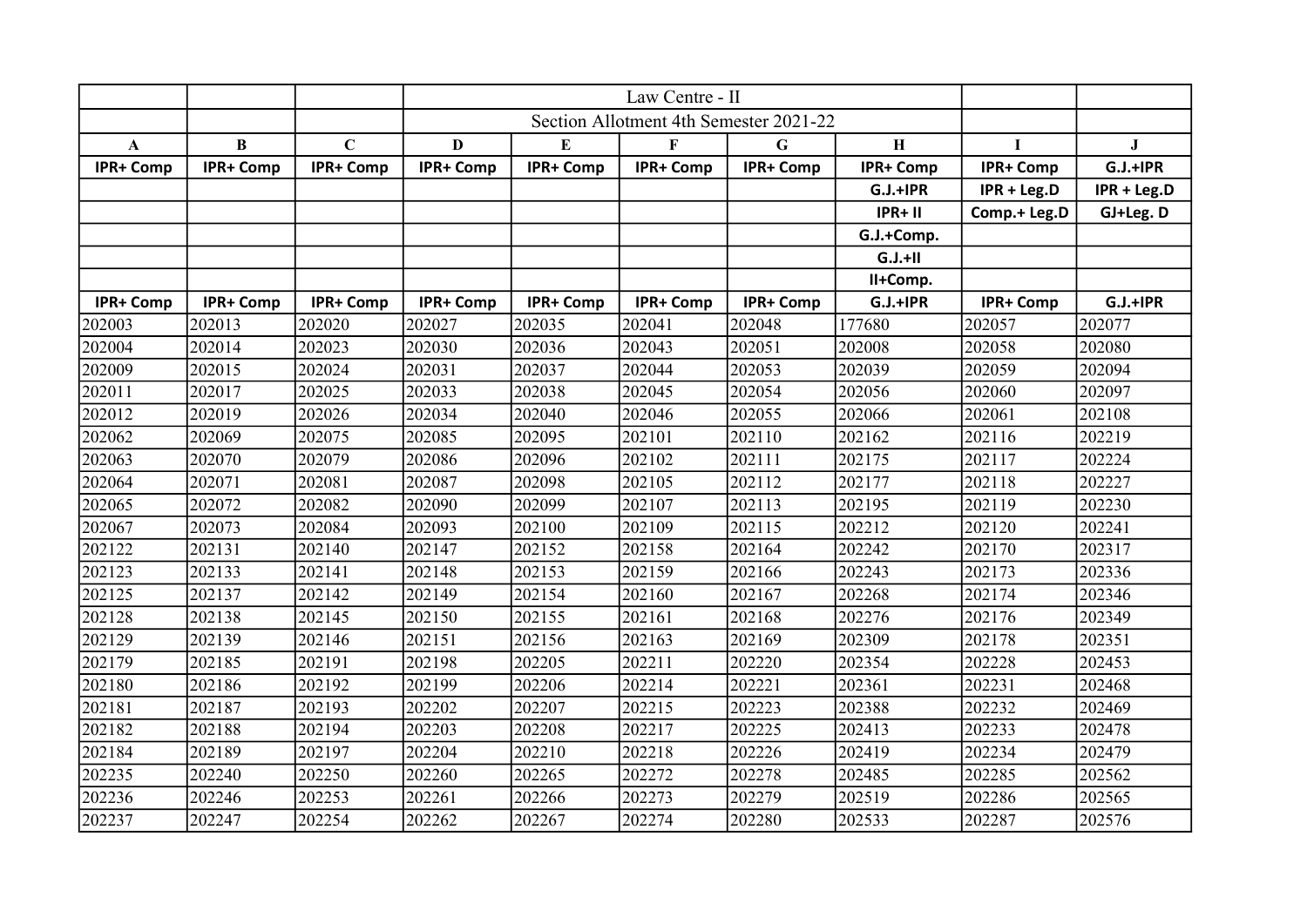| 202238 | 202248 | 202255 | 202263 | 202270 | 202275 | 202281 | 202553  | 202288       | 202577      |
|--------|--------|--------|--------|--------|--------|--------|---------|--------------|-------------|
| 202239 | 202249 | 202259 | 202264 | 202271 | 202277 | 202283 | IPR+ II | 202291       | 202590      |
| 202292 | 202298 | 202305 | 202319 | 202324 | 202333 | 202340 | 202010  | IPR + Leg.D  | 202592      |
| 202293 | 202300 | 202307 | 202320 | 202326 | 202334 | 202342 | 202018  | 202001       | 202611      |
| 202294 | 202302 | 202311 | 202321 | 202327 | 202335 | 202343 | 202047  | 202016       | 202623      |
| 202295 | 202303 | 202313 | 202322 | 202328 | 202337 | 202344 | 202050  | 202028       | 202627      |
| 202297 | 202304 | 202315 | 202323 | 202330 | 202338 | 202348 | 202092  | 202032       | 202692      |
| 202350 | 202360 | 202368 | 202373 | 202379 | 202385 | 202391 | 202104  | 202068       | 202695      |
| 202353 | 202362 | 202369 | 202374 | 202380 | 202386 | 202392 | 202121  | 202284       | 202714      |
| 202356 | 202363 | 202370 | 202375 | 202381 | 202387 | 202395 | 202127  | 202290       | 202715      |
| 202357 | 202364 | 202371 | 202376 | 202382 | 202389 | 202397 | 202144  | 202299       | 202720      |
| 202359 | 202367 | 202372 | 202377 | 202384 | 202390 | 202398 | 202172  | 202308       | 202766      |
| 202400 | 202408 | 202414 | 202420 | 202429 | 202440 | 202448 | 202190  | 202312       | 202768      |
| 202403 | 202409 | 202415 | 202421 | 202430 | 202442 | 202449 | 202209  | 202443       | 202771      |
| 202404 | 202410 | 202416 | 202425 | 202433 | 202445 | 202450 | 202229  | 202444       | 202774      |
| 202405 | 202411 | 202417 | 202426 | 202434 | 202446 | 202451 | 202244  | 202477       | 202797      |
| 202407 | 202412 | 202418 | 202428 | 202436 | 202447 | 202452 | 202256  | 202495       | 202802      |
| 202454 | 202461 | 202466 | 202481 | 202488 | 202496 | 202501 | 202269  | 202506       | 202805      |
| 202455 | 202462 | 202470 | 202483 | 202491 | 202497 | 202502 | 202318  | 202631       | 202807      |
| 202456 | 202463 | 202473 | 202484 | 202492 | 202498 | 202504 | 202352  | 202633       | 202809      |
| 202458 | 202464 | 202474 | 202486 | 202493 | 202499 | 202505 | 202355  | 202637       | 202815      |
| 202460 | 202465 | 202476 | 202487 | 202494 | 202500 | 202507 | 202366  | 202640       | 202818      |
| 202509 | 202517 | 202523 | 202530 | 202536 | 202541 | 202547 | 202399  | 202664       | 202829      |
| 202510 | 202518 | 202526 | 202531 | 202537 | 202542 | 202548 | 202437  | 202721       | 202833      |
| 202511 | 202520 | 202527 | 202532 | 202538 | 202543 | 202550 | 202472  | 202723       | 202839      |
| 202512 | 202521 | 202528 | 202534 | 202539 | 202544 | 202551 | 202524  | 202728       | 202840      |
| 202515 | 202522 | 202529 | 202535 | 202540 | 202545 | 202552 | 202546  | 202729       | 202843      |
| 202555 | 202561 | 202570 | 202578 | 202586 | 202600 | 202607 | 202588  | 202748       | 202854      |
| 202557 | 202563 | 202571 | 202581 | 202587 | 202601 | 202608 | 202615  | Comp.+ Leg.D | IPR + Leg.D |
| 202558 | 202564 | 202572 | 202582 | 202589 | 202603 | 202609 | 202654  | 202083       | 202074      |
| 202559 | 202567 | 202573 | 202583 | 202596 | 202604 | 202610 | 202776  | 202103       | 202091      |
| 202560 | 202569 | 202575 | 202585 | 202599 | 202605 | 202612 | 202782  | 202143       | 202183      |
| 202613 | 202619 | 202625 | 202635 | 202643 | 202652 | 202660 | 202795  | 202200       | 202213      |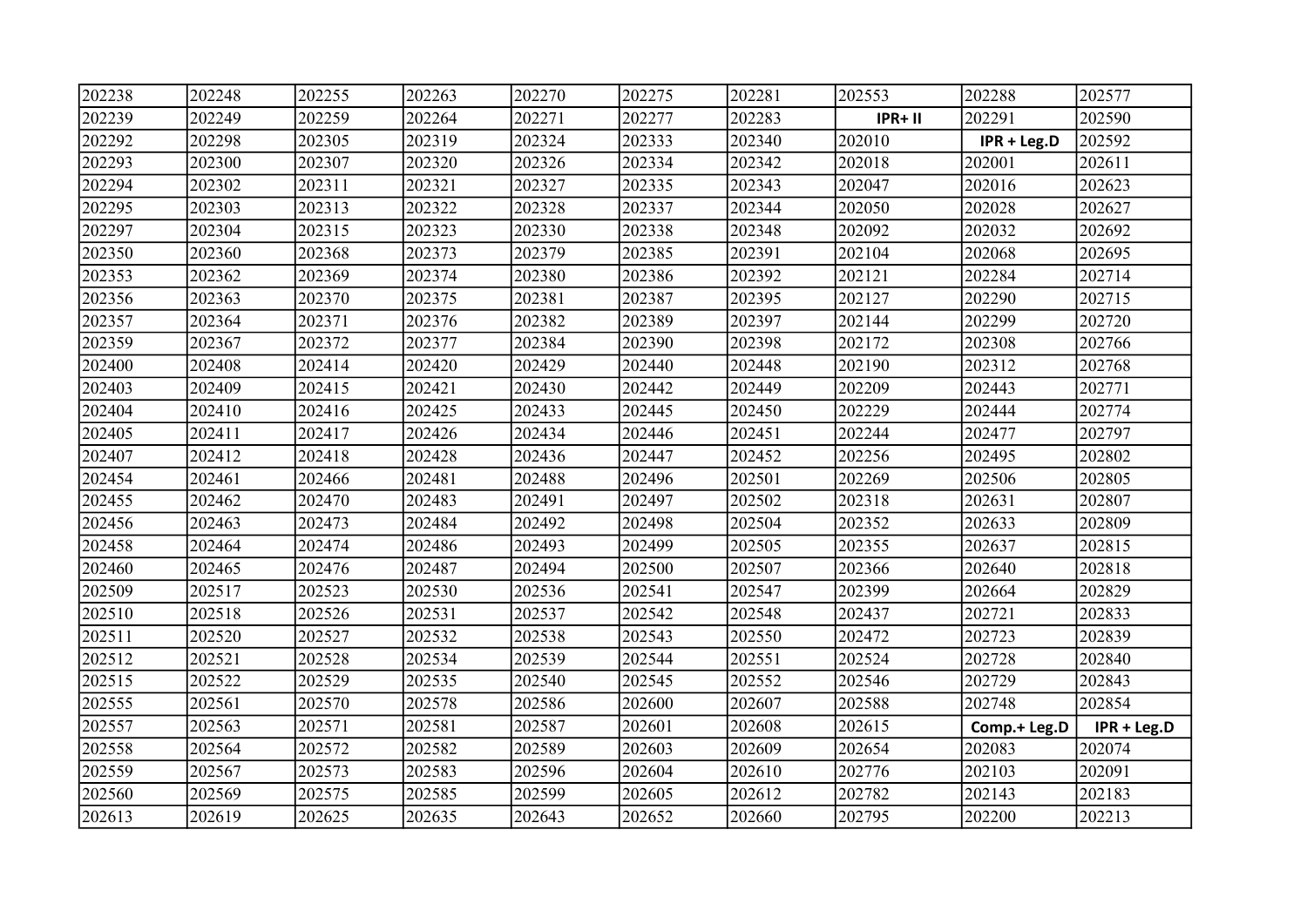| 202614 | 202620 | 202626 | 202636 | 202645 | 202655 | 202661 | G.J.+Comp. | 202245 | 202222    |
|--------|--------|--------|--------|--------|--------|--------|------------|--------|-----------|
| 202616 | 202621 | 202628 | 202639 | 202646 | 202657 | 202662 | 202078     | 202306 | 202341    |
| 202617 | 202622 | 202632 | 202641 | 202647 | 202658 | 202665 | 202258     | 202394 | 202402    |
| 202618 | 202624 | 202634 | 202642 | 202650 | 202659 | 202666 | 202406     | 202471 | 202423    |
| 202667 | 202673 | 202679 | 202684 | 202689 | 202701 | 202706 | 202427     | 202480 | 202432    |
| 202669 | 202674 | 202680 | 202685 | 202690 | 202702 | 202707 | 202475     | 202556 | 202438    |
| 202670 | 202676 | 202681 | 202686 | 202691 | 202703 | 202708 | 202490     | 202574 | 202508    |
| 202671 | 202677 | 202682 | 202687 | 202694 | 202704 | 202709 | 202554     | 202602 | 202514    |
| 202672 | 202678 | 202683 | 202688 | 202696 | 202705 | 202710 | 202584     |        | 202568    |
| 202713 | 202725 | 202733 | 202739 | 202745 | 202756 | 202769 | 202594     |        | 202579    |
| 202716 | 202726 | 202734 | 202740 | 202747 | 202758 | 202770 | 202597     |        | 202630    |
| 202717 | 202727 | 202736 | 202741 | 202753 | 202763 | 202773 | 202598     |        | 202668    |
| 202719 | 202730 | 202737 | 202742 | 202754 | 202764 | 202775 | 202718     |        | 202675    |
| 202722 | 202732 | 202738 | 202744 | 202755 | 202767 | 202777 | 202765     |        | 202697    |
| 202778 | 202791 | 202803 | 202814 | 202824 | 202832 | 202846 | 202786     |        | 202699    |
| 202781 | 202792 | 202810 | 202816 | 202825 | 202834 | 202848 | $G.J.+II$  |        | 202700    |
| 202784 | 202796 | 202811 | 202817 | 202826 | 202836 | 202853 | 202130     |        | 202760    |
| 202788 | 202798 | 202812 | 202821 | 202827 | 202844 | 202856 | 202296     |        | 202779    |
| 202789 | 202799 | 202813 | 202823 | 202831 | 202845 | 202857 | 202401     |        | 202793    |
|        |        |        |        |        |        |        | 202424     |        | 202800    |
|        |        |        |        |        |        |        | 202516     |        | 202801    |
|        |        |        |        |        |        |        | 202651     |        | 202822    |
|        |        |        |        |        |        |        | 202731     |        | 202828    |
|        |        |        |        |        |        |        | 202752     |        | 202838    |
|        |        |        |        |        |        |        | 202762     |        | GJ+Leg. D |
|        |        |        |        |        |        |        | 202819     |        | 202076    |
|        |        |        |        |        |        |        | 202830     |        | 202114    |
|        |        |        |        |        |        |        | 202837     |        | 202171    |
|        |        |        |        |        |        |        | II+Comp.   |        | 202201    |
|        |        |        |        |        |        |        | 202042     |        | 202310    |
|        |        |        |        |        |        |        | 202089     |        | 202439    |
|        |        |        |        |        |        |        | 202325     |        | 202525    |